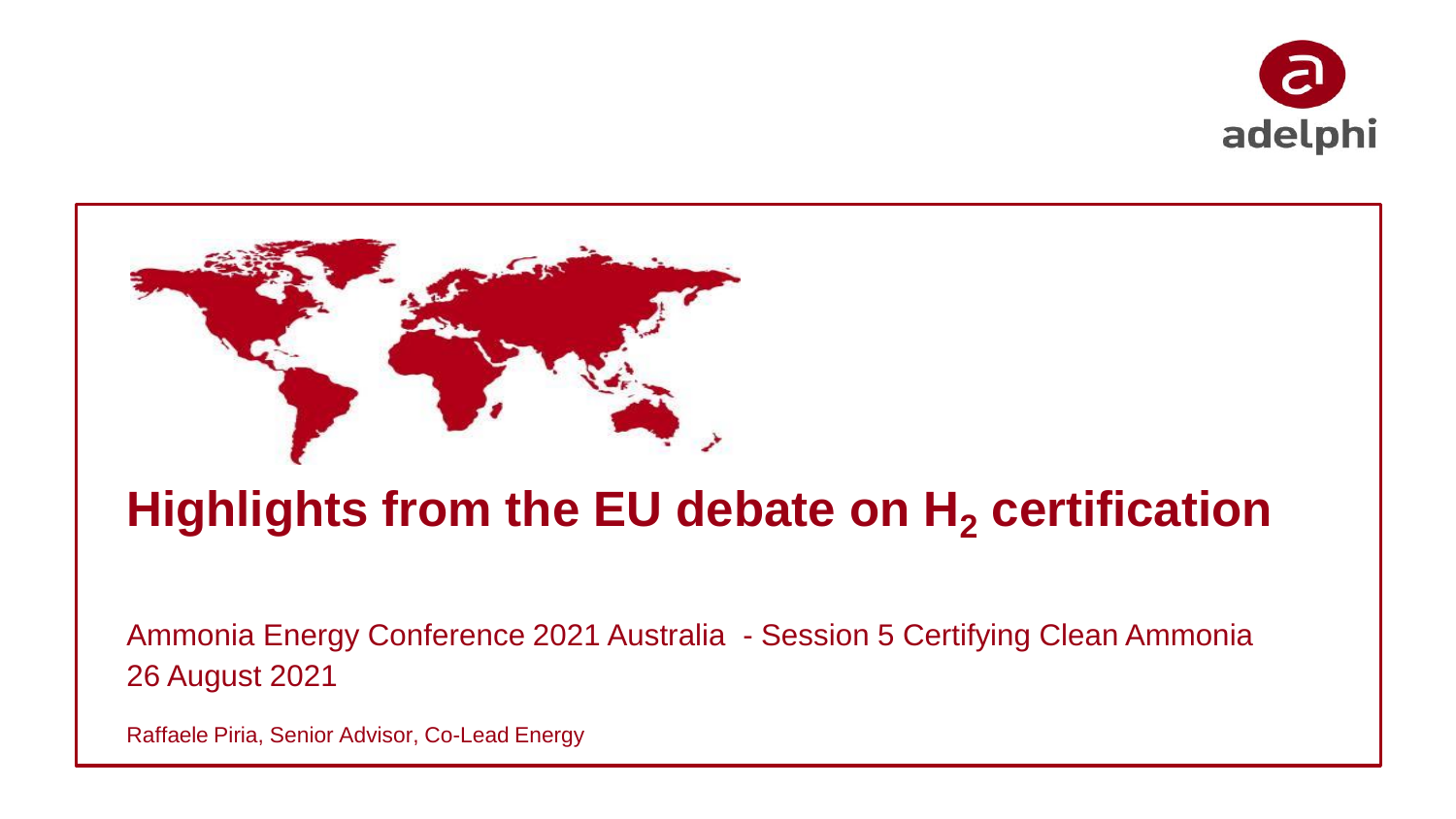# **Logical chain for H<sup>2</sup> sustainability certification in Germany / EU**





#### **General questions:**

From what level of emission intensity does  $H_2$  usage make sense in different sectors? • How to define and measure the (climate) impact of various H2 production chains? • How to establish widely accepted standards and certification schemes?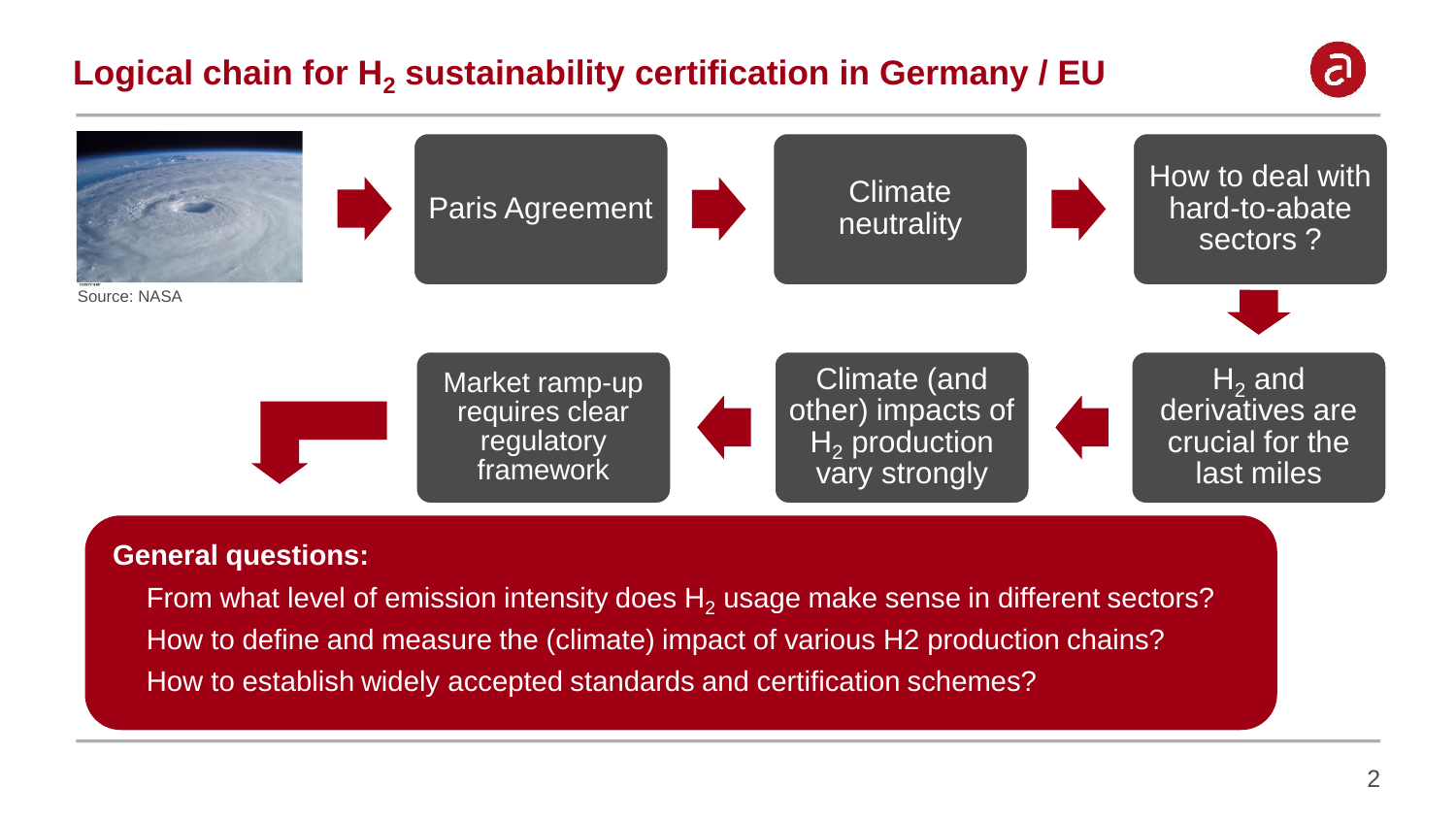

- a) Compliance with the EU Renewable Energy Directive of 2018 (RED II)
- b) Compliance with hydrogen support schemes currently in the pipeline
	- e.g. for the CfD in Germany's H2Global Program
	- e.g. for an electrolyser in Germany to be exempted from the RES-E levy
	- e.g. for complying with future quota for aviation fuel
	- e.g. for industrial users or importers to comply with future versions of EU ETS / carbon Border Adjustment
- c) Voluntary certification (e.g. for customers asking for clean steel, clean ammonia etc.)

**Common denominator:** the GHG intensity thresholds maybe initially be relatively unambitious, but they will rapidly develop towards true climate neutrality (=  $0.0$  gCO<sub>2</sub>/MJ or compensation for via e.g. Direct Air Capture)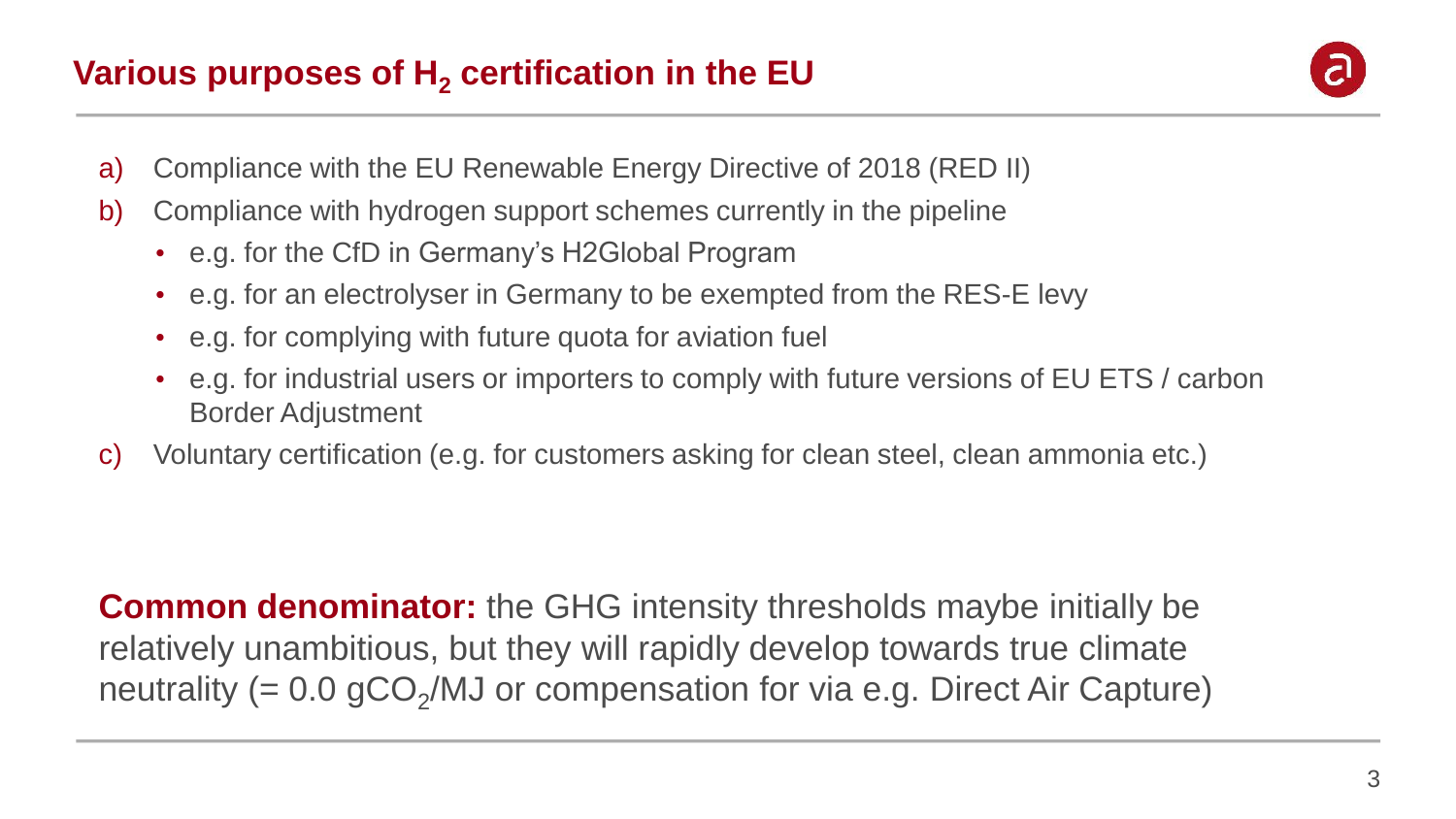### **Blue or green? Excerpts from EU Council conclusions 11 Dec 2020**



- " ... switching to hydrogen, preferably from renewable sources ... "
- " ... emphasis should be given to hydrogen from renewable sources in view of its key role for the achievement of the decarbonisation objective …"
- "…especially with regard to unavoidable process emissions and temporarily complementing the renewable hydrogen production (….) CCS and CCUS may play a role for the decarbonisation for the Member States that choose this technology."
- " ... promoting the development of quarantees of origin for better traceability of hydrogen from renewable sources, promoting renewable fuels of non-biological origin …"
- " ... international value chains (...) as potential for cost-competitive renewable hydrogen "

**What's the EU Council:** the most climate conservative EU institution (Parliament & Commission are usually "greener" than the Council)

**Overall message:** EU actually wants green H2, but it will temporarily accept blue (if it is really low GHG), during a transition period of uncertain duration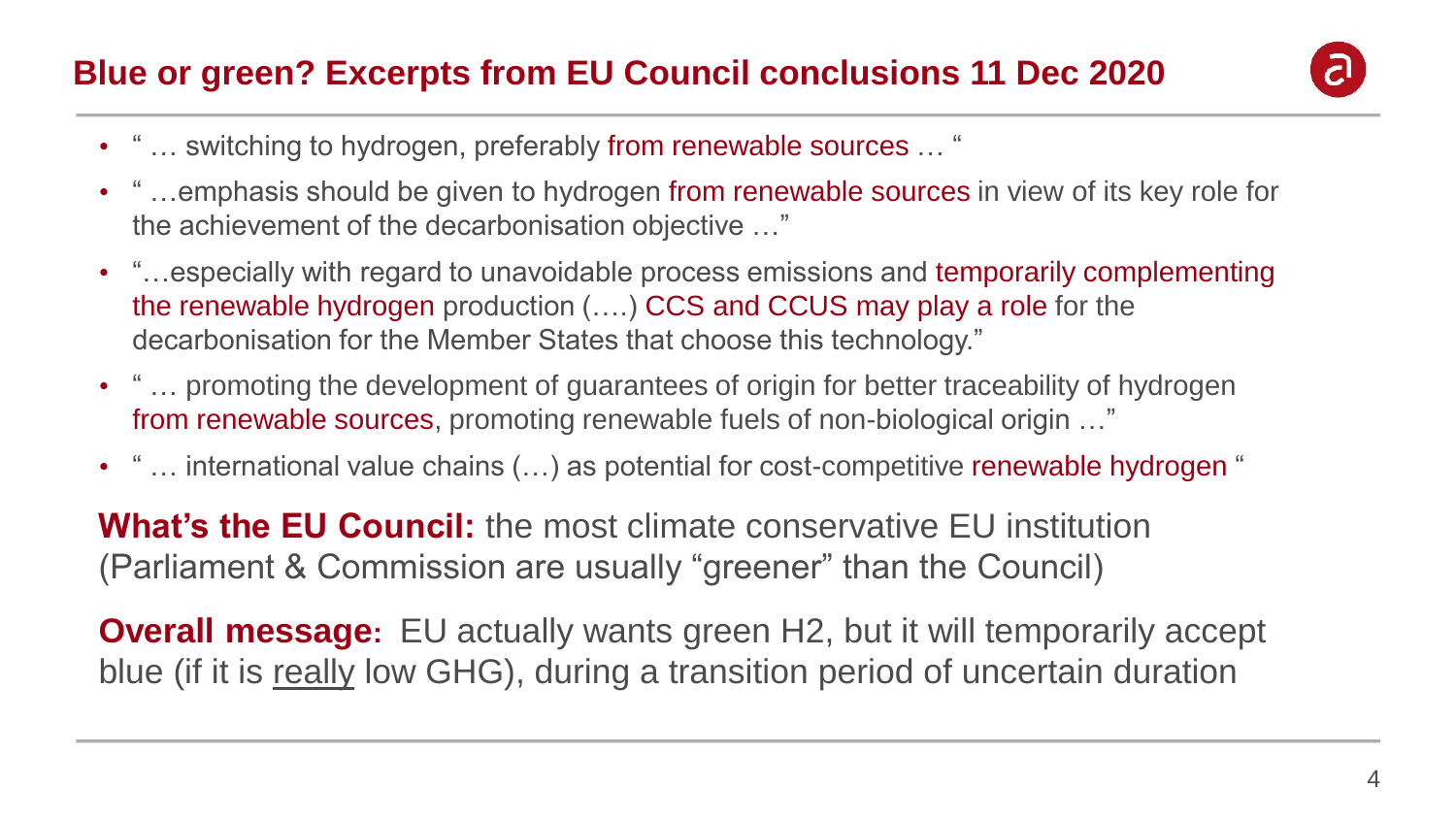#### **Green H2: sustainability criteria being discussed**



- GHG emission intensity of the electricity for electrolysis (dynamic thresholds?)
- Additionality of renewable investments
- Simultaneity of electrolysis with times of high renewable generation
- For imports: general progress of the export country on climate protection / energy transition
- Water usage, biodiversity, social impacts
- Possibly life-cycle approach, including e.g. impacts of the production of wind turbines or solar systems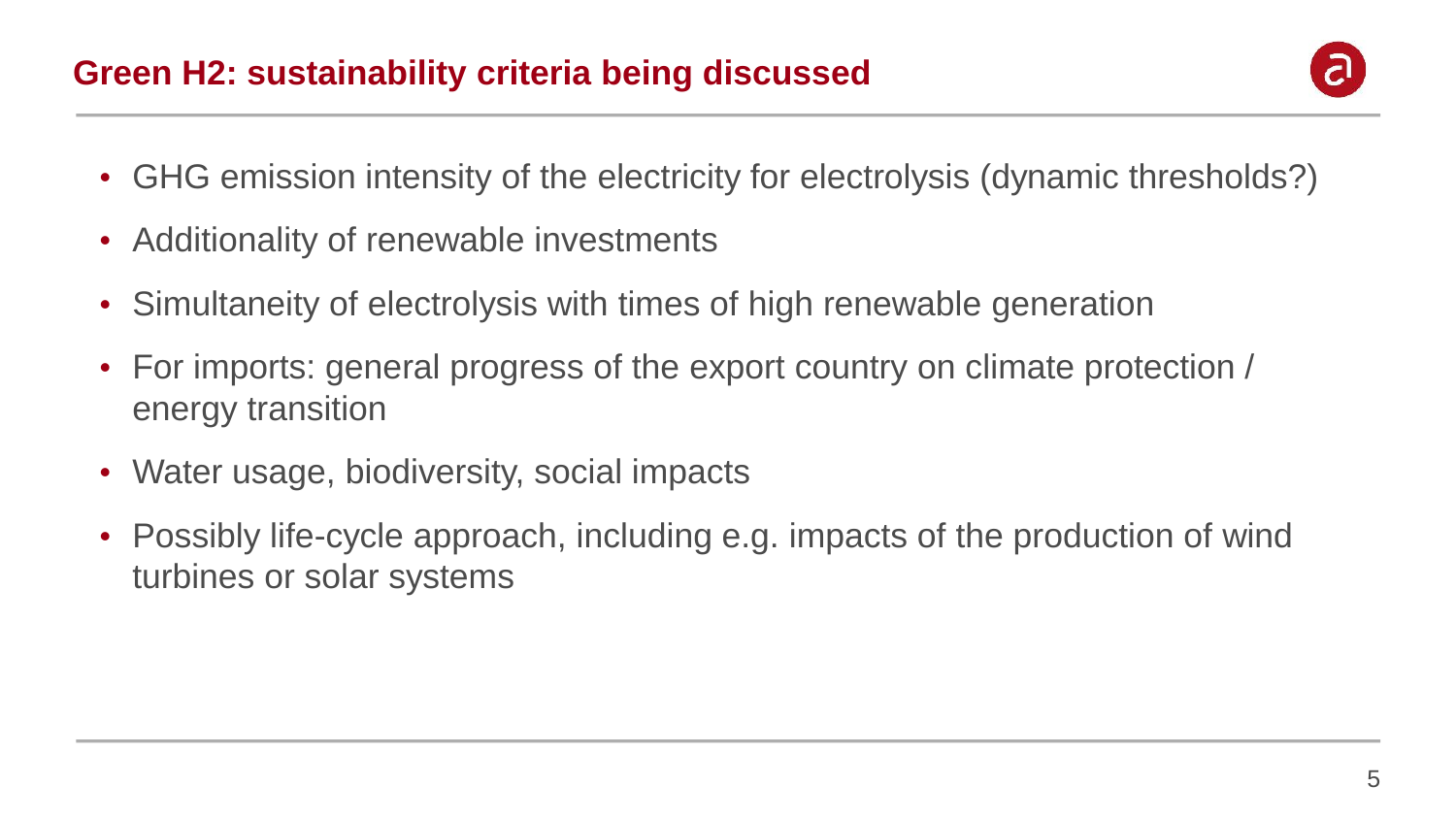#### **Blue-H2: Sources of GHG-Emissions**



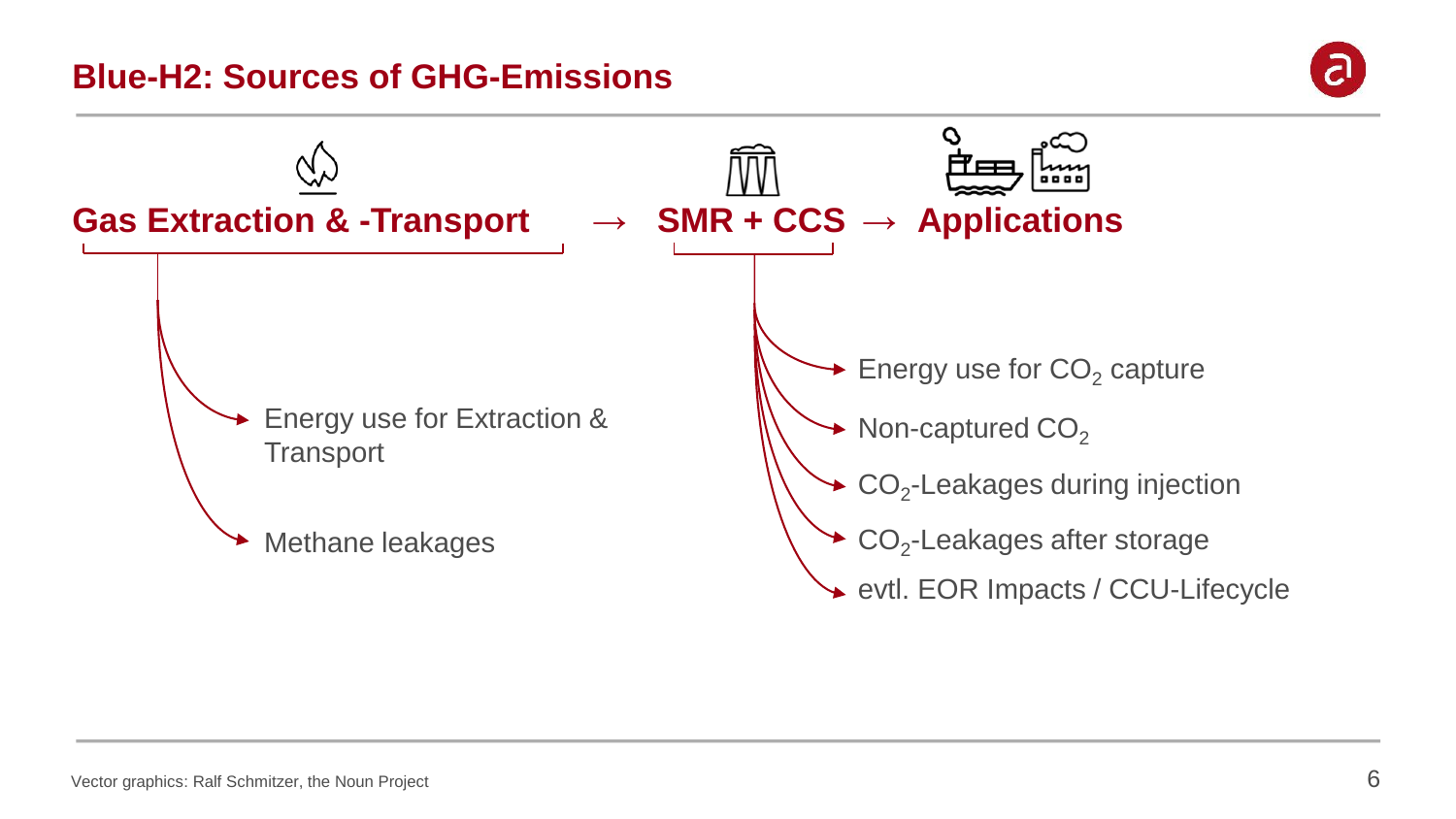

- Remaining  $CO<sub>2</sub>$  emissions at capture, injection (!) and after storage
- Methane-leakages from well to SMR facility (including satellite monitoring)
- GHG impact of methane: 100 or 20 years? Acute climate crisis mkes the argument for 20 years
- Emission intensity benchmarks for all alternatives
	- Other sources of  $H_2$  (with dynamic view of power sector decarbionisation)
	- Direct electrification // Energy savings
	- Fossil energy usage without  $H_2$
- Internationally agreed third party certification procedures (third party refers also to upstream methane emissions and injection phase !)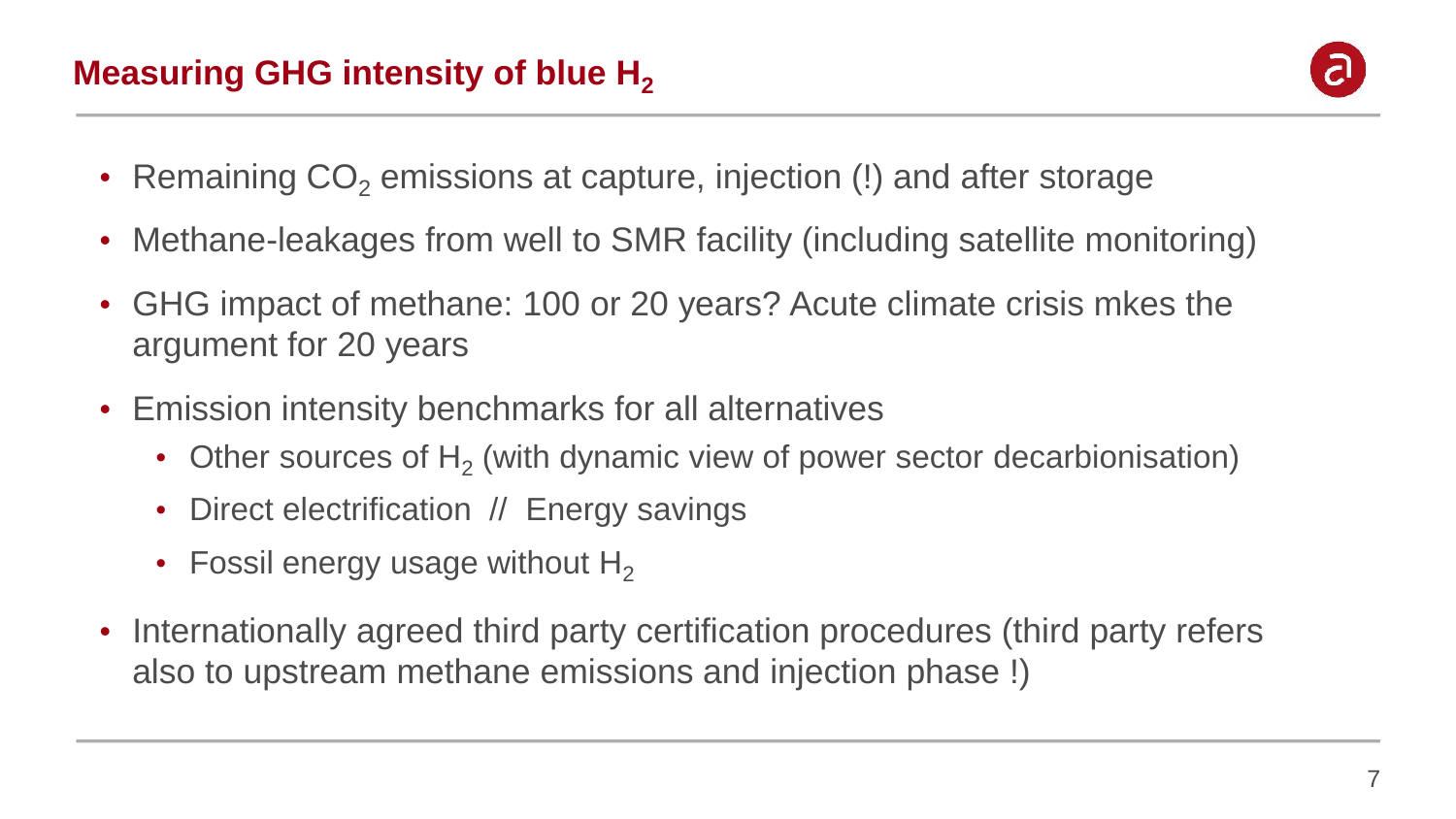

- Climate mitigation is key driver for  $H_2$  roadmaps and policies
- Regulatory framework still in its infancy, but it will evolve dynamically
- In 1<sup>st</sup> phase, H<sub>2</sub> GHG emission (and other sustainability) standards must take into account the still high level of power sector emission in EU and elsewhere, and the need to get the clean H2 market up and running
- But in the medium term, GHG emission standards will get closer and closer to true climate neutrality
- I personally would anticipate this and would not make long term investments in "grey-green" or "grey-blue" H2 => It might be accepted today, but not any longer tomorrow.